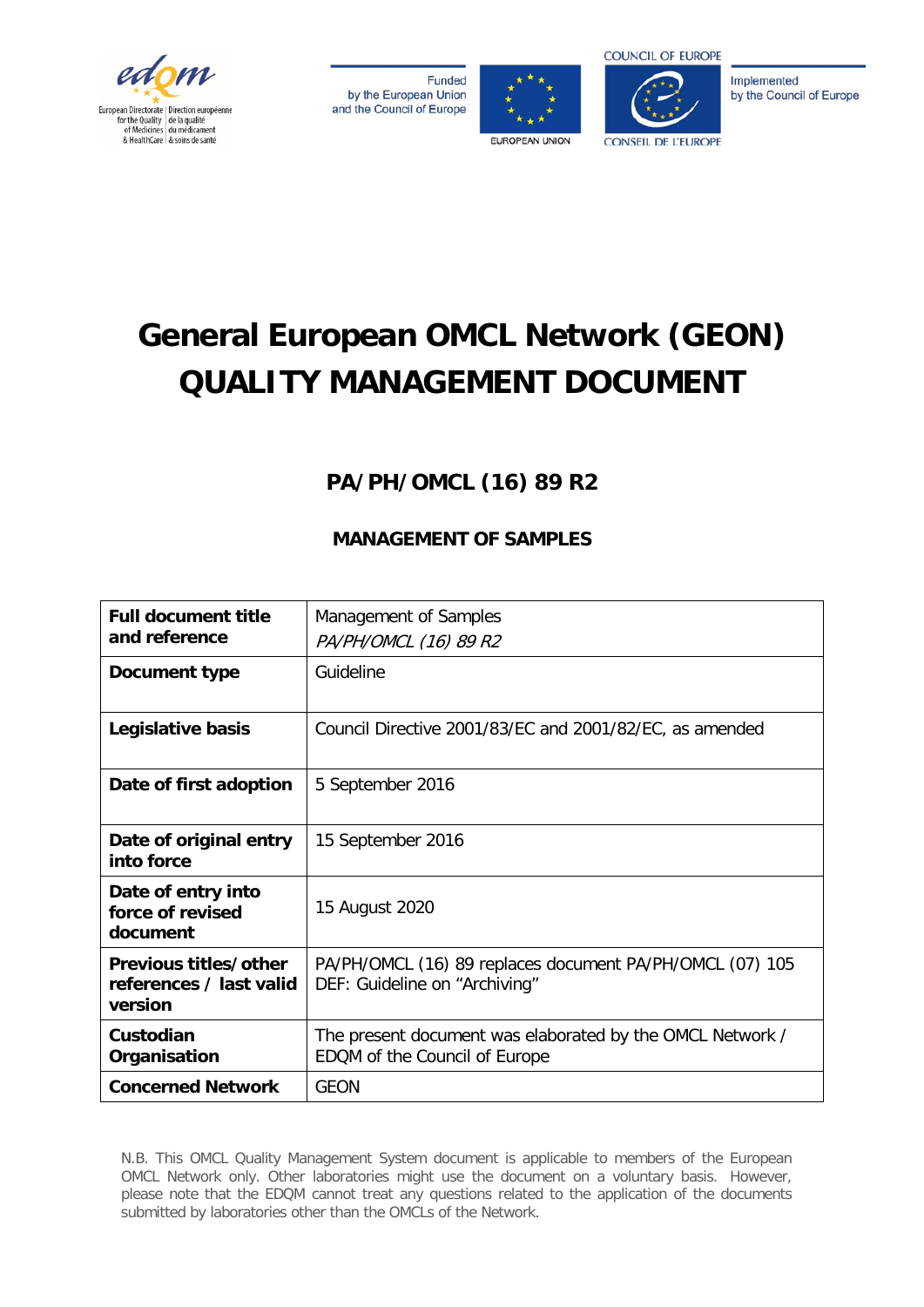# **Management of Samples**

# **Guideline for OMCLs**

Note: Mandatory requirements in this document are defined using the terms "shall" or "must". The use of "should" indicates a recommendation. For these parts of the text other appropriately justified approaches are acceptable. The term "can" indicates a possibility or an example with non-binding character.

#### **1. INTRODUCTION**

Sample management is critical to the accuracy and reliability of testing, and, therefore, for ensuring the validity of test results. This document describes archiving aspects for samples (initially mentioned in OMCL GL Archiving (PA/PH/OMCL (07) 105 DEF)) and provides requirements for management of samples in general.

Several chapters of ISO/IEC 17025:2017 deal with this topic 7.1 (Review of requests, tenders and contracts), 7.3 (Sampling), 7.4 (Handling of test or calibration items).

# **2. OBJECTIVE**

The purpose of this guideline is to describe how samples tested by OMCLs are managed, in what concerns: receipt, handling, protection, identification, traceability, storage, archiving and disposal of the samples.

# **3. DEFINITIONS**

**Samples**: Test items (ISO/IEC 17025: 2017), i.e. each item to be tested by the OMCL, as defined by the scope of the individual OMCL's activities (e.g. APIs, medicinal products, medical devices, cosmetics, samples for PTS studies etc.).

**Retained sample**: samples that are archived for legal or other purposes.

#### **4. RESPONSIBILITIES**

The OMCL should define the person(s) responsible for receipt, transport, identification, handling, testing, access (restricted), storage, retention and disposal of the samples. Written procedures shall be in place describing how the aforementioned activities are managed.

#### **5. RECEIPT**

The condition of the sample shall be inspected on arrival as per the agreement and following a clearly defined internal procedure, taking into account any legal or health and safety aspects which may apply. The outcome of the inspection (especially any deviation from standard conditions) shall be recorded. Where there is any reason for doubt as to the suitability of the received item, the responsible person, where appropriate, shall consult the sender and agrees on appropriate action before proceeding. The outcome of this agreement shall be recorded.

During receipt, care should be taken to ensure that the samples are stored in a designated area for unregistered samples, under the prescribed storage conditions.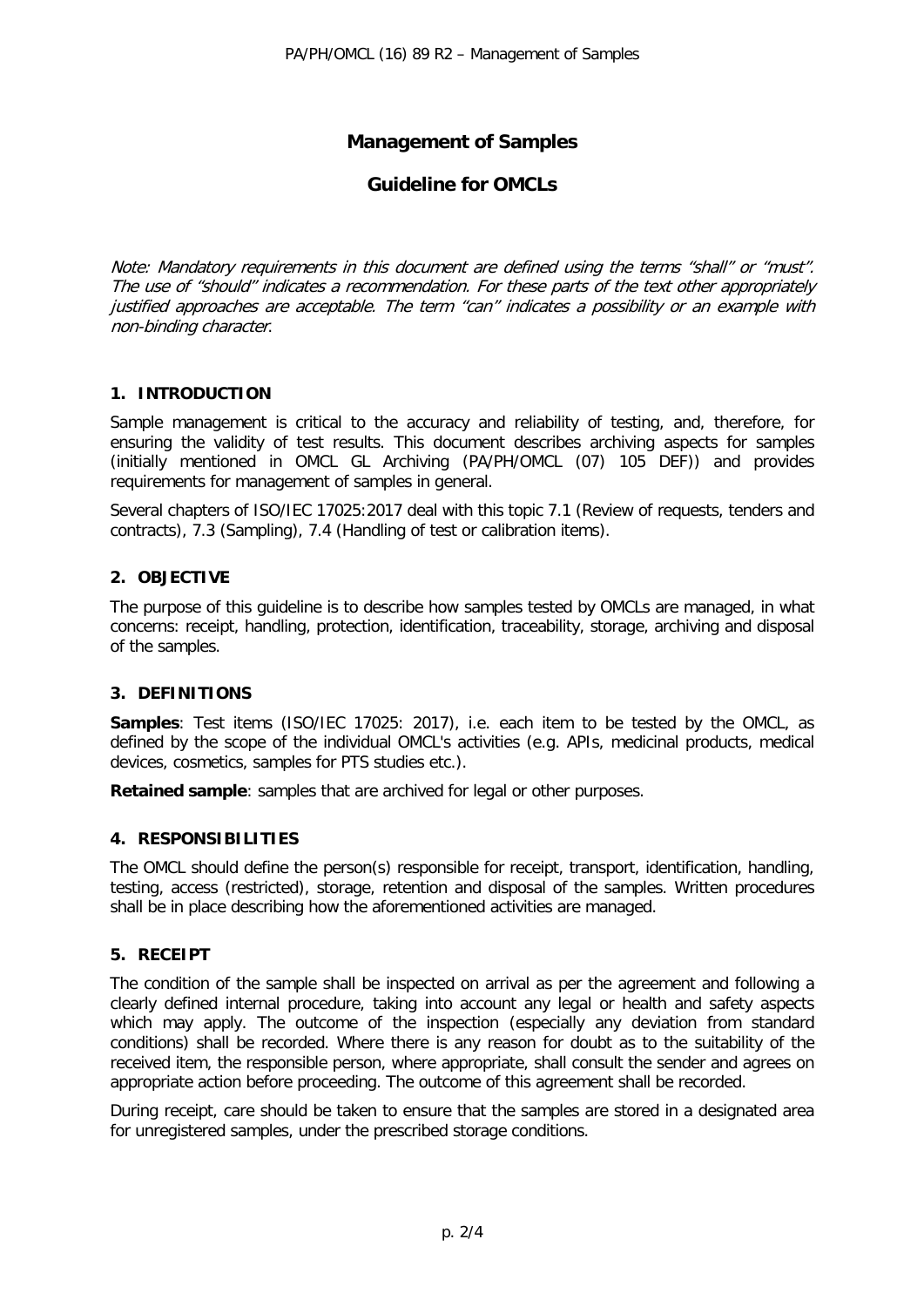The table below describes who may be contacted in case doubts arise or deviations are observed during receipt of a material:

| <b>Context of testing</b>                                                              | Function/body with whom the testing order<br>should be clarified                                                                            |
|----------------------------------------------------------------------------------------|---------------------------------------------------------------------------------------------------------------------------------------------|
| Samples submitted by the competent<br>authority's sampling body (e.g.<br>inspectorate) | Competent authority's sampling body                                                                                                         |
| Quality defect samples (including<br>samples sent directly to the OMCL)                | Competent authority that is responsible for follow-up of<br>quality defects (e.g. inspectorate)                                             |
| MRP/DCP surveillance studies                                                           | The sampling OMCL                                                                                                                           |
| CAP testing                                                                            | EDQM as coordinator of the study                                                                                                            |
| <b>OCABR</b>                                                                           | The manufacturer or marketing authorisation holder<br>that requested batch release and submitted the<br>samples                             |
| PTS samples                                                                            | The OMCL should refer to the suppliers of the samples<br>for the PTS in case doubts arise or deviations are<br>observed                     |
| Samples that were taken by the OMCL<br>(e.g. as part of an annual sampling<br>plan)    | The function responsible for carrying out the sampling<br>plan or the scientific coordinator of the specific market<br>surveillance project |

Testing shall be carried out only after all deficiencies have been solved.

# **6. HANDLING AND PROTECTION**

All the measures necessary to handle the sample and protect their integrity (to avoid deterioration, loss or damage) shall be documented and followed by the personnel (e.g. special handling procedures as cool/frozen, protected from light, humidity, health and safety requirements, etc. required during storage, pre-testing or testing). If appropriate, the samples should be accompanied by specific handling and storage instructions.

Restricted access levels should be defined for the samples received and to be handled under specific protection measures (e.g. narcotics, cancerogenic samples).

# **7. IDENTIFICATION**

The OMCL shall have a system to ensure that samples are uniquely identified (e.g. code, reference) and marked. The type of identification system depends on the organisation, e.g. it may be linked to the analytical study. The identification shall be retained while the item is under the responsibility of the laboratory.

The identification system shall allow the sample to be traced back to a single source and transport conditions. A common identifier may only be given to several items if they are from the same batch and were sampled, transported and received together.

The identification of the samples may be ensured by generating a reference number or barcode etc. (by hand or allocated by the software), ensuring that each sample is identified correctly and that all individual samples are clearly marked (where the same sample is supplied in several packages/containers, appropriate identification (e.g. sample 1, 2, 3) can be indicated on the labels) or the samples are within a marked container when individual samples are too numerous or too small or when integrity of packaging is needed.